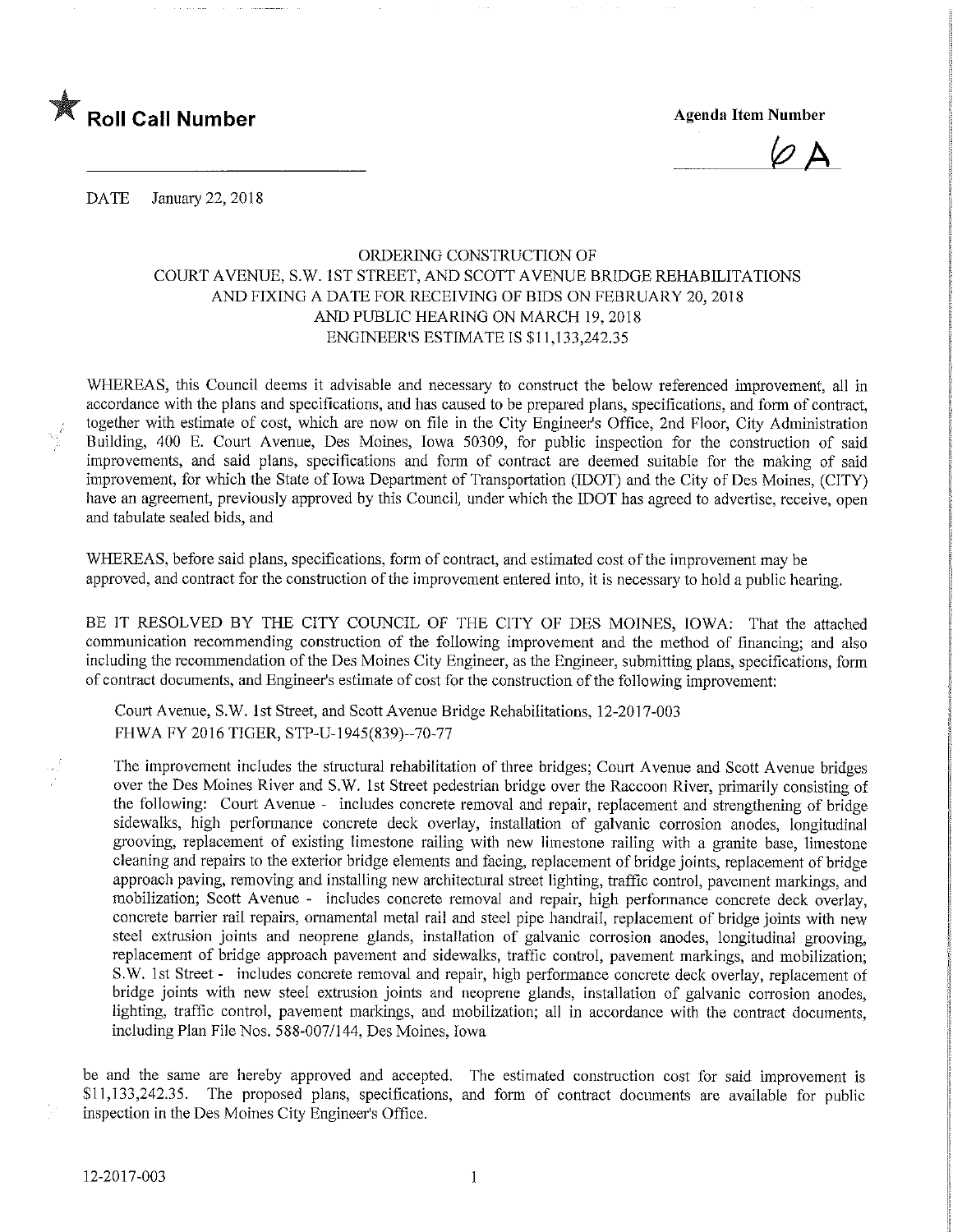

 $\varphi$   $\varphi$ 

DATE January 22, 2018

BE IT FURTHER RESOLVED: That this Council hereby determines that it is necessary and advisable to construct said improvement in the manner set forth m the plans, specifications, and form of contract documents submitted by the Engineer; and that payment for the cost of said improvement shall be paid from the funding source identified below.

BE IT FURTHER RESOLVED: That a public hearing on said plans, specifications, form of contract documents, and Engmeer's estimate of construction cost for said improvement be held in the City Council Chambers, 2nd Floor, Municipal Service Center, 1551 E. Martin Luther King Jr. Parkway, Des Moines, Iowa, at 5:00 p.m. on March 19, 2018, at which time this Council will consider any objections offered thereto or to the making of said improvement.

BE IT FURTHER RESOLVED: That proposals will be received by the Iowa Department of Transportation, for the construction of said improvements, and the taking of bids in the manner required by law. Proposals received will be opened and tabulated by the Iowa Department of Transportation on February 20, 2018, after which the bids together with a report and recommendation of the Chief Civil Engineer, will be presented to City Council at its next meeting for action thereon.

BE IT FURTHER RESOLVED: That an appropriate Notice to Bidders for said improvement be posted, and Notice of Public Hearing for said improvement be published in the Des Moines Register, all as provided and directed by Chapter 26 and/or 314, Code of Iowa.

(City Council Communication Number  $/8/28$  attached.)

Des Moines Finance Director

Moved by \_ to adopt.

FORM APPROVED: FUNDS AVAILABLE

Kathleen Vanderpodl **Execute 2 Contract Contract Contract Contract Contract Contract Contract Contract Contract Contract Contract Contract Contract Contract Contract Contract Contract Contract Contract Contract Contract Co** 

Funding Source: 2017-2018 CIP

Page Bridge - 5, Court Avenue Bridge over the Des Moines River, BR054, Being:

- \$3,447,626.84 (maximum) in TIGER, being 80% eligible for construction costs
- \$1,500,000 in Federal Surface Transportation Program (STP) funds being 80% eligible for bridge construction costs allocated through Des Moines Area MPO under STP-U-1945(839)-70-77 \$1,236,906.71 in TIF Bonds
- Page Bridge 11, Scott Avenue Bridge over the Des Moines River, BR051, Being:
	- \$2,489,479.04 (maximum) in TIGER, being 80% eligible for construction costs
	- \$622,369.76 in TIF Bonds
- Page Bridge 13, SW 1st Street Bridge over Raccoon River, BR056, Being:
	- \$1,469,488 (maximum) in TIGER, being 80% eligible for construction costs
	- \$367,372 in G.O. Bonds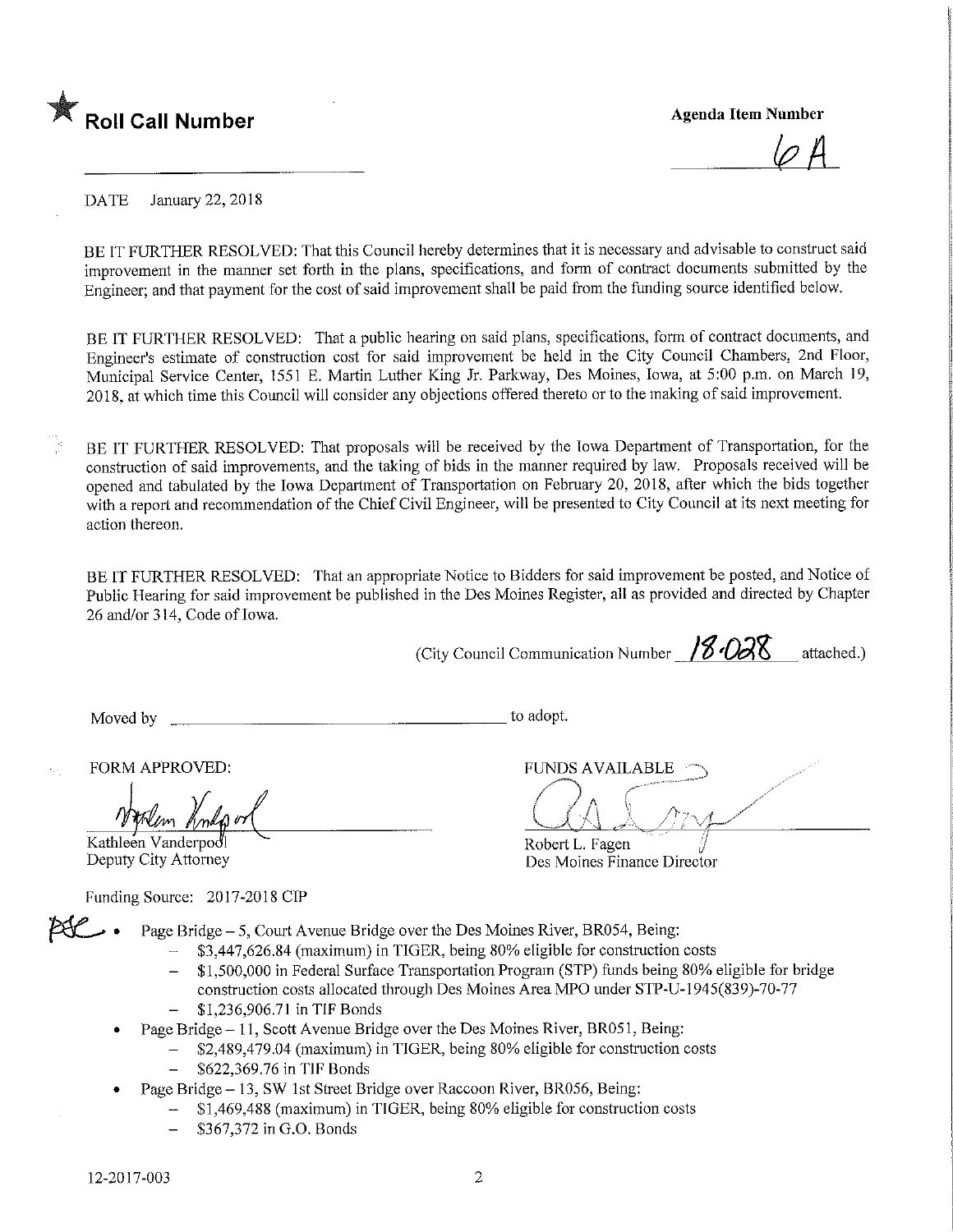

DATE January 22, 2018

 $\varphi$ A

|                       | <b>YEAS</b> | <b>NAYS</b> | <b>PASS</b> | <b>ABSENT</b>   |                                                            |
|-----------------------|-------------|-------------|-------------|-----------------|------------------------------------------------------------|
| <b>COUNCIL ACTION</b> |             |             |             |                 | I, Diane Rauh, City Clerk of said City Council, hereby     |
| <b>COWNIE</b>         |             |             |             |                 | certify that at a meeting of the City Council, held on the |
| <b>BOESEN</b>         |             |             |             |                 | above date, among other proceedings the above was          |
| <b>COLEMAN</b>        |             |             |             |                 | adopted.                                                   |
| <b>GATTO</b>          |             |             |             |                 |                                                            |
| <b>GRAY</b>           |             |             |             |                 | IN WITNESS WHEREOF, I have hereunto set my hand            |
| <b>MANDELBAUM</b>     |             |             |             |                 | and affixed my seal the day and year first above written.  |
| WESTERGAARD           |             |             |             |                 |                                                            |
| TOTAL                 |             |             |             |                 |                                                            |
| MOTION CARRIED        |             |             |             | <b>APPROVED</b> |                                                            |
|                       |             |             |             |                 |                                                            |
|                       |             |             |             |                 |                                                            |
|                       |             |             |             | Mayor           |                                                            |
|                       |             |             |             |                 | City Cl                                                    |

 $\overline{3}$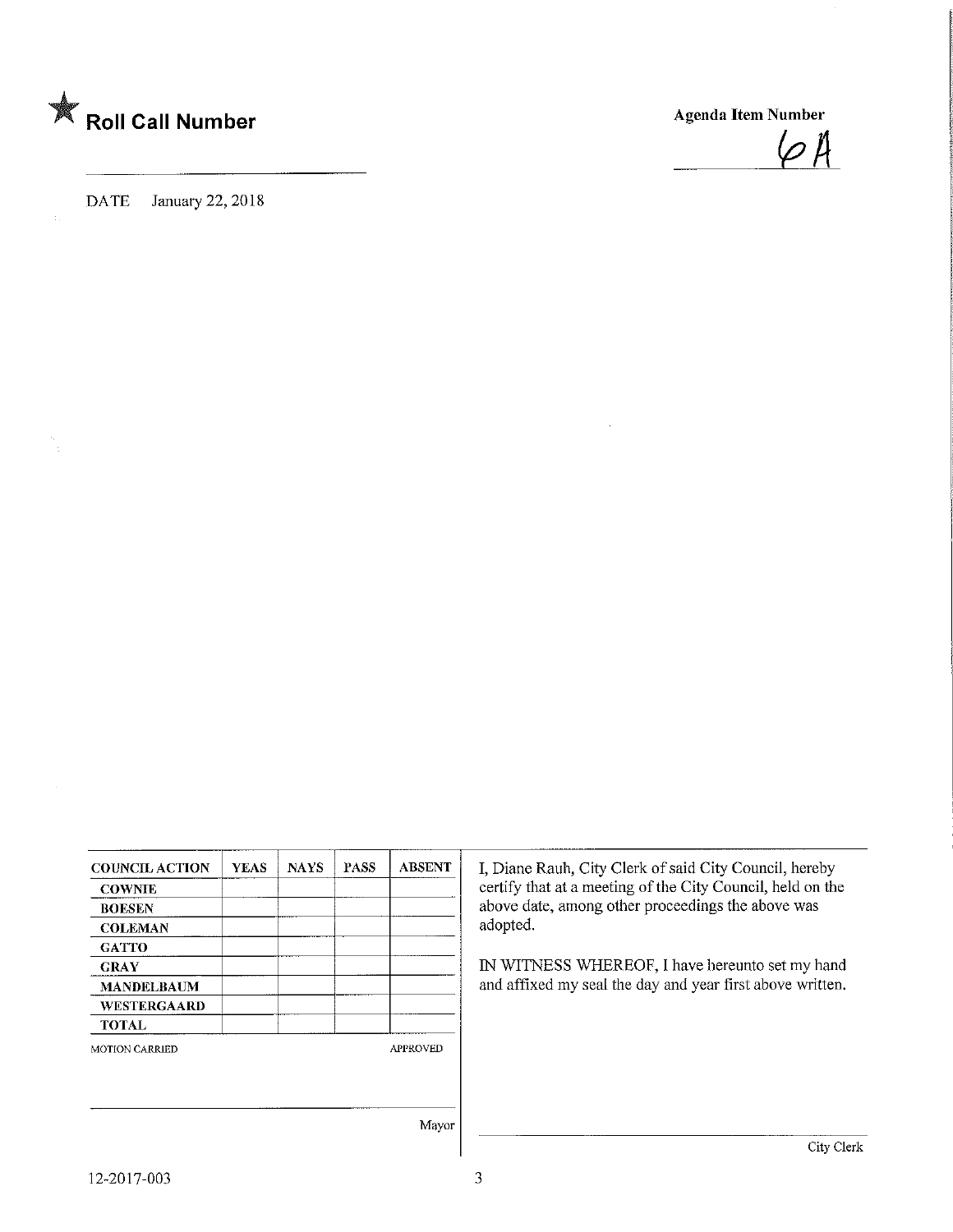## OPINION OF PROBABLE CONSTRUCTION COSTS



Š,

ty of Des Moines

 $\hat{\mathbf{v}}$ 

 $\ddot{\phantom{0}}$ 

 $[O]$ T PROJECT NO. STP-U-1945 $(839)$ -70-77

| REF.           |                              | DIVISION I - COURT AVENUE OVER DES MOINES INVENT<br>DIVISION I - ESTIMATED QUANTITIES |             |                 |                         |                   |                                   |
|----------------|------------------------------|---------------------------------------------------------------------------------------|-------------|-----------------|-------------------------|-------------------|-----------------------------------|
| NO.            | CODE NO.                     | <b>ITEM</b>                                                                           | <b>UNIT</b> | <b>QUANTITY</b> |                         | PRICE             | <b>TOTAL</b>                      |
| $\mathbf{1}$   |                              | 2101-1001000 REMOVAL OF FLOOD DEBRIS                                                  | LS          | 1               | \$                      | 50,000.00         | \$<br>50,000.00                   |
| $\overline{2}$ |                              | 2301-0685550 BRIDGE APPROACH PAVEMENT, AS PER PLAN                                    | SY          | 685,6           | \$                      | 205,00            | \$<br>140.548.00                  |
| 3              |                              | 2401-6750001 REMOVALS, AS PER PLAN                                                    | <b>LS</b>   | 1.              | \$                      | 600,000,00        | \$<br>600,000.00                  |
| 4              |                              | 2402-2720000 EXCAVATION, CLASS 20                                                     | CY          | 40              | \$                      | 100.00            | \$<br>4,000.00                    |
| 5              |                              | 2403-7000210 HIGH PERFORMANCE STRUCTURAL CONCRETE                                     | CY          | 491.4           | \$                      | 2,000.00          | \$<br>982,800.00                  |
| 6              |                              | 2404-7775005 REINFORCING STEEL, EPOXY COATED                                          | LB          | 98271           | \$                      | 1.50              | \$<br>147,406.50                  |
| 7              |                              | 2412-0000100 LONGITUDINAL GROOVING IN CONCRETE                                        | SY          | 3573.7          | \$                      | 3.00 <sub>1</sub> | \$<br>10,721.10                   |
| 8              |                              | 2413-0698051 DECK OVER-DEPTH OVERLAY (CLASS HPC-O PCC)                                | SY          | 3092            | \$                      | 135,00            | \$<br>417,420.00                  |
| 9              |                              | 2413-0698075   DECK REPAIR, CLASS B                                                   | SY          | 95              | \$                      | 600.00            | \$<br>57,000.00                   |
| 10             | 2413-0698081                 | DECK REPAIR, CLASS A, SPECIAL                                                         | SY          | 310             | \$                      | 225.00            | \$<br>69,750.00                   |
| 11             | 2413-1100000                 | <b>PREFORMED ELASTIC NEOPRENE JOINT</b>                                               | LF          | 396             | \$                      | 140,00            | \$<br>55,440.00                   |
| 12             |                              | 2426-6772016 CONCRETE REPAIR                                                          | SF          | 1810            | \$                      | 250.00            | \$<br>452,500.00                  |
|                | 2499-2300001                 | <b>DECK DRAINS</b>                                                                    | LS          | 1               | \$                      | 30,000,00         | \$<br>30,000.00                   |
| 13             |                              | 2510-6745640 REMOVAL OF EXISTING P.C. OVERLAY                                         | SY          | 3092            | \$                      | 35,00             | \$<br>108,220,00                  |
| 14             |                              | 2510-6745850 REMOVAL OF PAVEMENT                                                      | SY          | 671             | \$                      | 50,00             | \$<br>33,550.00                   |
| 15             |                              | 2518-6910000 SAFETY CLOSURE                                                           | EACH        | 8               | \$                      | 250,00            | \$<br>2,000.00                    |
| 16             |                              | 2527-9263117 PAINTED PAVEMENT MARKINGS, DURABLE                                       | <b>STA</b>  | 46.17           | \$                      | 150,00            | \$<br>6,925.50                    |
| 17             |                              | 2527-9263180 PAVEMENT MARKINGS REMOVED                                                | <b>STA</b>  | 18              | \$                      | 70.00             | \$<br>1,260,00                    |
| 18             |                              | 2527-9270111 GROOVES CUT FOR PAVEMENT MARKINGS                                        | <b>STA</b>  | 46.17           | \$                      | 100.00            | \$<br>4,617.00                    |
| 19             |                              | 2528-8400048 TEMPORARY BARRIER RAIL, CONCRETE                                         | LF          | 1025            | \$                      | 15,00             | \$<br>15,375.00                   |
| 20             |                              |                                                                                       | LS          | $\mathbf{1}$    | \$                      | 50,000,00         | \$<br>50,000,00                   |
| 21             |                              | 2528-8445110 TRAFFIC CONTROL<br>2528-9290050 PORTABLE DYNAMIC MESSAGE SIGN (PDMS)     | CDAY        | 42              | \$                      | 95,00             | \$<br>3,990.00                    |
| 22             |                              |                                                                                       | LS          | $\mathbf{1}$    | \$                      | 561,000.00        | \$<br>561,000.00                  |
| 23             |                              | 2533-4980005 MOBILIZATION                                                             | CY          | 22.9            | $\overline{\mathbb{S}}$ | 10,800,00         | \$<br>247,320,00                  |
| 24             | 2599-9999003                 | REPLACEMENT LIMESTONE<br>EMBEDDED GALVANIC ANODE                                      | EACH        | 3450            | \$                      | 30.00             | \$<br>103,500.00                  |
| 25             | 2599-9999005                 | <b>JUNCTION BOX</b>                                                                   | <b>EACH</b> | 12              | \$                      | 1,300,00          | \$<br>15,600.00                   |
| 26             | 2599-9999005                 | LIGHT POLE ASSEMBLY, TYPE 1                                                           | EACH        | 8               | \$                      | $13,000,00$ \$    | 104,000.00                        |
| 27             | 2599-9999005                 | LIGHT POLE ASSEMBLY, TYPE 2                                                           | EACH        | $\overline{4}$  | \$                      | 13,000.00         | \$<br>52,000.00                   |
| 28             | 2599-9999005<br>2599-9999005 | <b>POST BASE</b>                                                                      | <b>EACH</b> | 31              | \$                      | 125,00            | \$<br>3,875.00                    |
| 29             | 2599-9999009                 | <b>BALUSTRADE RAILING</b>                                                             | LF          | 990             | \$                      | $1.430,00$   \$   | 1.415.700.00                      |
| 30             |                              | BARE COPPER CONDUCTOR, #6 AWG                                                         | LF          | 1405            | \$                      | 1.25              | \$<br>1,756.25                    |
| 31             | 2599-9999009<br>2599-9999009 | CONDUIT, 1" RIGID STEEL                                                               | LF          | 80              | \$                      | 14.00             | \$<br>1,120.00                    |
| 32             | 2599-9999009                 | CONDUIT, 2" RIGID STEEL                                                               | LF          | 1160            | \$                      | $20.00$   \$      | 23,200.00                         |
| 33             |                              | 2599-9999009 EPOXY CRACK INJECTION                                                    | LF          | 81              | \$                      | 85,00             | \$<br>6,885.00                    |
| 34             | 2599-9999009                 | INSULATED COPPER CONDUCTOR, #10 AWG                                                   | LF          | 840             | \$                      | $1.00$   \$       | 840.00                            |
| 35             | 2599-9999009                 | INSULATED COPPER CONDUCTOR, #4 AWG                                                    | LF          | 570             | \$                      | 1.60              | \$<br>912.00                      |
| 36             | 2599-9999009                 | INSULATED COPPER CONDUCTOR, #6 AWG                                                    | LF          | 2160            | \$                      | 1.40              | \$<br>3,024.00                    |
| 37<br>38       | 2599-9999009                 | <b>LIMESTONE CRACK INJECTION</b>                                                      | LF          | 5               | \$                      | 250.00            | \$<br>1,250.00                    |
| 39             | 2599-9999009                 | <b>REPOINTING MORTAR</b>                                                              | LF          | 379.7           | \$                      | 7.00              | \$<br>2,657.90                    |
| 40             |                              | 2599-9999009 REPOINTING SEALANT                                                       | LF          | 439.5           | \$                      | 5.40              | \$<br>2,373.30                    |
|                | 2599-9999009                 | STEEL SIDEWALK EXPANSION JOINT COVER PLATE                                            | LF          | 185             | \$                      | 250.00            | \$<br>46,250.00                   |
| 41<br>42       |                              | 2599-9999010  LIGHTING REMOVALS - PER PLAN                                            | LS          | $\mathbf{1}$    | \$                      | 7,200.00          | \$<br>7,200.00                    |
|                |                              | 2599-9999010 SCAFFOLDING                                                              | LS          | $\mathbf{1}$    | \$                      | 180,000.00        | \$<br>180,000,00                  |
| 43             |                              | 2599-9999014 LIMESTONE CLEANING - GENERAL                                             | SF          | 8677            | \$                      | 6.00              | \$<br>52,062.00                   |
| 44<br>45       |                              | 2599-9999014 LIMESTONE CLEANING - HEAVY                                               | SF          | 16              | \$                      | 300.00            | \$<br>4,800.00                    |
| 46             |                              | 2599-9999014 LIMESTONE DUTCHMAN                                                       | SF          | 9               | \$                      | 500.00            | \$<br>4,500.00                    |
|                | 2599-9999014                 | <b>LIMESTONE REFACING</b>                                                             | SF          | $\bar{z}$       | \$                      | 1,500.00          | \$<br>3,000.00                    |
| 47<br>48       |                              | 2599-9999014 POULTICE FOR SALT                                                        | SF          | 57              | \$                      | 50,00             | \$<br>2,850.00                    |
|                |                              | 2599-9999014 STONE PATCHING COMPOUND                                                  | SF          | 71              | \$                      | 275,00            | \$<br>19,525.00                   |
| 49             | 2599-9999021                 | RESET EXISTING LIMESTONE UNIT                                                         | <b>UNIT</b> | 42              | \$                      | $325.00$ \$       | 13,650.00                         |
| 50<br>51       |                              | 2599-9999021 SALVAGE RAILING ELEMENTS                                                 | <b>UNIT</b> | 376             | \$                      | $160,00$   \$     | 60,160.00                         |
|                |                              |                                                                                       |             |                 |                         |                   | DIVISION I TOTAL: \$ 6,184,533.55 |
|                |                              |                                                                                       |             |                 |                         |                   |                                   |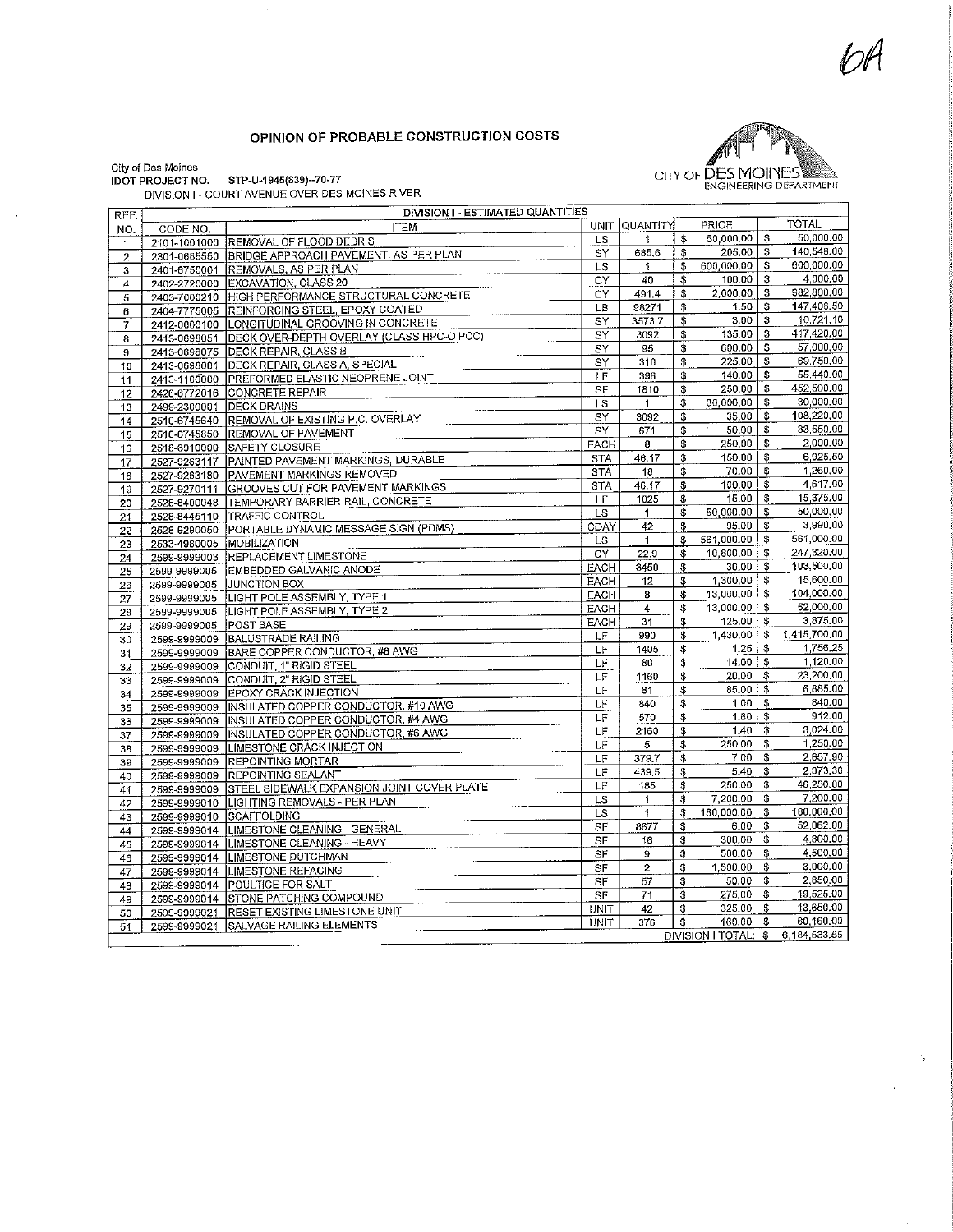$\bar{\epsilon}$ 

| City of Des Moines      |                                                  |  |
|-------------------------|--------------------------------------------------|--|
| <b>IDOT PROJECT NO.</b> | STP-U-1945(839)--70-77                           |  |
|                         | DIVISION II - SCOTT AVENUE OVER DES MOINES RIVER |  |
|                         |                                                  |  |

 $\mathcal{L}_{\text{max}}$  and  $\mathcal{L}_{\text{max}}$ 

 $\label{eq:2.1} \frac{1}{\sqrt{2}}\int_{\mathbb{R}^3}\frac{1}{\sqrt{2}}\left(\frac{1}{\sqrt{2}}\right)^2\frac{1}{\sqrt{2}}\left(\frac{1}{\sqrt{2}}\right)^2\frac{1}{\sqrt{2}}\left(\frac{1}{\sqrt{2}}\right)^2\frac{1}{\sqrt{2}}\left(\frac{1}{\sqrt{2}}\right)^2.$ 

| REF.            | DIVISION II - ESTIMATED QUANTITIES |                                                                       |                          |                 |                                        |                       |                         |                        |  |
|-----------------|------------------------------------|-----------------------------------------------------------------------|--------------------------|-----------------|----------------------------------------|-----------------------|-------------------------|------------------------|--|
| NO.             | CODE NO.                           | <b>ITEM</b>                                                           |                          | UNIT QUANTITY   |                                        | PRICE                 |                         | <b>TOTAL</b>           |  |
| 1               |                                    | 2105-8425005 TOPSOIL, FURNISH AND SPREAD                              | <b>CY</b>                | 110             | \$                                     | 90,00                 | \$                      | 9,900,00               |  |
| $\overline{c}$  |                                    | 2123-7450020 SHOULDER FINISHING, EARTH                                | $\overline{\text{STA}}$  | 1.8             | \$                                     | 525,00                | -\$                     | 945.00                 |  |
| 3               | 2301-0685550                       | BRIDGE APPROACH PAVEMENT, AS PER PLAN                                 | $\overline{\text{SY}}$   | 363.3           | \$                                     | 215,00                | \$                      | 185,609.50             |  |
| 4               | 2401-6750001                       | <b>REMOVALS, AS PER PLAN</b>                                          | LS.                      | 1               | \$                                     | 225,000,00            | \$                      | 225.000.00             |  |
| $\overline{5}$  | 2403-7000210                       | HIGH PERFORMANCE STRUCTURAL CONCRETE                                  | $\overline{CY}$          | 107             | \$                                     | 790,00                | \$                      | 84,530,00              |  |
| 6               | 2404-7775005                       | <b>REINFORCING STEEL, EPOXY COATED</b>                                | LB                       | 13026           | \$                                     | 1.50                  | \$                      | 19,539.00              |  |
| 7               | 2412-0000100                       | LONGITUDINAL GROOVING IN CONCRETE                                     | $\overline{SY}$          | 4636            | \$                                     | 7.25                  | \$                      | 33,611.00              |  |
| 8               | 2413-0698051                       | DECK OVER-DEPTH OVERLAY (CLASS HPC-O PCC)                             | $\text{SY}$              | 4731            | \$                                     | 160.00                | \$                      | 756,960.00             |  |
| 9               | 2413-0698075                       | <b>DECK REPAIR, CLASS B</b>                                           | $\overline{\text{sY}}$   | 34.8            | $\overline{\mathbf{3}}$                | 550.00                | $\mathbf{f}$            | 19,140,00              |  |
| 10              | 2413-0698081                       | DECK REPAIR, CLASS A, SPECIAL                                         | SY                       | 301.9           | \$                                     | 240.00                | \$                      | 72,456.00              |  |
| 11              | 2413-1100000                       | <b>PREFORMED ELASTIC NEOPRENE JOINT</b>                               | LF                       | 99              | \$                                     | 160.00                | \$                      | 15,840.00              |  |
| $12 \,$         | 2413-1200000                       | <b>STEEL EXTRUSION JOINT WITH NEOPRENE</b>                            | LF                       | 450             | \$                                     | 225,00                | \$                      | 101,250.00             |  |
| 13              | 2413-1200100                       | NEOPRENE GLAND INSTALLATION AND TESTING                               | LF                       | 450             | $\overline{\boldsymbol{\mathfrak{s}}}$ | 55,00                 | \$                      | 24,750,00              |  |
| 14              | 2414-6424110                       | <b>CONCRETE BARRIER RAILING</b>                                       | LF                       | 99              | \$                                     | 525,00                | \$                      | 51,975.00              |  |
| 15              | 2414-6444100                       | <b>STEEL PIPE PEDESTRIAN HAND RAILING</b>                             | ΙF                       | 722             | \$                                     | 80.00                 | $\mathbf{3}$            | 57,760,00              |  |
| 16              | 2414-6460000                       | ORNAMENTAL METAL RAILING                                              | ΪF.                      | 574.1           | \$                                     | 265.00                | \$                      | 152,136.50             |  |
| $\overline{17}$ |                                    | 2426-6772016 CONCRETE REPAIRS - ARCH RIB                              | <b>SF</b>                | 1125            | \$                                     | 315.00                | \$                      | 354,375.00             |  |
| 18              | 2426-6772016                       | <b>CONCRETE REPAIRS - BARRIER RAILS</b>                               | $\overline{\mathsf{SF}}$ | 400             | \$                                     | 120.00                | \$                      | 48,000.00              |  |
| $\overline{19}$ |                                    | 2426-6772016 CONCRETE REPAIRS - MISC.                                 | <b>SF</b>                | 290             | \$                                     | 105.00                | \$                      | 30,450.00              |  |
| $\overline{20}$ |                                    | 2426-6772016 CONCRETE REPAIRS - PIERS                                 | S <sub>F</sub>           | 616             | \$                                     | 265.00                | \$                      | 163,240,00             |  |
| 21              |                                    | 2426-6772016 CONCRETE REPAIRS - UNDERSIDE OF DECK                     | SF                       | 255             | \$                                     | 315.00                | \$                      | 80,325.00              |  |
| $\overline{22}$ | 2506-4984000                       | <b>FLOWABLE MORTAR</b>                                                | $\overline{CY}$          | 10              | \$                                     | 475,00                | \$                      | 4,750,00               |  |
| 23              | 2507-2638610                       | CONCRETE SLOPE PROTECTION                                             | $\overline{\text{SY}}$   | $\overline{55}$ | $\overline{\mathfrak{s}}$              | 235,00                | `\$                     | 12.925.00              |  |
| $\overline{24}$ | 2507-3250005                       | <b>ENGINEERING FABRIC</b>                                             | $\overline{\text{sY}}$   | 100             | Ŧ                                      | 5.25                  | $\overline{\mathbf{5}}$ | 525.00                 |  |
| 25              | 2507-6800061                       | <b>REVETMENT, CLASS E</b>                                             | TON                      | 75              | \$                                     | 80,00                 | $\overline{\bullet}$    | 6,000.00               |  |
| 26              | 2510-6745850                       | <b>REMOVAL OF PAVEMENT</b>                                            | SY                       | 863.3           | 3                                      | 35,00                 | -5                      | 30,215,50              |  |
| 27              | 2511-6745900                       | <b>REMOVAL OF SIDEWALK</b>                                            | $\overline{\text{sY}}$   | 89.6            | $\overline{\$}$                        | 20,00                 | \$                      | 1,792.00               |  |
| $\overline{28}$ | 2511-7526004                       | SIDEWALK, P.C. CONCRETE, 4 IN.                                        | $\overline{\text{s}}$ Y  | 837             | \$                                     | 105,00                | \$                      | 8,788.50               |  |
| 29              | 2511-7526006                       | SIDEWALK, P.C. CONCRETE, 6 IN.                                        | $\overline{\text{SY}}$   | 10.7            | \$                                     | 160,00                | \$                      | 1,712.00               |  |
| 30              | 2511-7528101                       | <b>DETECTABLE WARNINGS</b>                                            | S <sub>F</sub>           | 32              | \$                                     | 37.00                 | \$                      | 1,184.00               |  |
| 31              | 2518-6910000                       | <b>SAFETY CLOSURE</b>                                                 | EACH                     | 3               | \$                                     | 420.00                | \$                      | 1,260.00               |  |
| 32              | 2527-9263117                       | PAINTED PAVEMENT MARKINGS, DURABLE                                    | <b>STA</b>               | 52.23           | \$                                     | 160.00                | \$                      | 8,356.80               |  |
| 33              | 2527-9270111                       | <b>GROOVES CUT FOR PAVEMENT MARKINGS</b>                              | <b>STA</b>               | 52.23           | \$                                     | 100.00                | -\$                     | 5,223.00               |  |
| 34              | 2528-8445110                       | <b>TRAFFIC CONTROL</b>                                                | <b>LS</b>                | $\mathbf{1}$    | \$                                     | 20,000,00             | \$                      | 20,000,00<br>4,200,00  |  |
| 35              | 2528-9290050                       | PORTABLE DYNAMIC MESSAGE SIGN (PDMS)                                  | CDAY                     | 42              | \$                                     | 100,00                | \$                      |                        |  |
| 36              | 2533-4980005                       | <b>MOBILIZATION</b>                                                   | <b>LS</b>                | $\mathbf{1}$    | \$                                     | 405,000,00            | $\ddot{\bm{r}}$         | 405,000,00<br>7,350.00 |  |
| 37              | 2539-4254500                       | HOLES (FOR PRESSURE GROUTING)                                         | <b>EACH</b>              | 35              | \$                                     | 210,00                | \$                      | 3,360.00               |  |
| 38              | 2539-6294000                       | PORTLAND CEMENT (FOR PRESSURE GROUTING)                               | <b>TON</b>               | $\overline{8}$  | \$                                     | 420,00                | \$                      | 59,500.00              |  |
| 39              | 2599-9999005                       | <b>EMBEDDED GALVANIC ANODE</b>                                        | <b>EACH</b>              | 1700            | \$                                     | 35,00                 | \$                      |                        |  |
| 40              | 2599-9999009                       | <b>LEPOXY CRACK INJECTION</b>                                         | ΪF                       | 220             | \$                                     | 90,00                 | \$                      | 19,800.00<br>12,000.00 |  |
| 41              | 2599-9999010                       | <b>REMOVAL OF FLOOD DEBRIS</b>                                        | ΪŜ.                      | $\mathbf{1}$    | $\overline{\mathbf{3}}$                | 12,000,00             | \$                      |                        |  |
| 42              | 2599-9999012                       | <b>WATERING FOR SEEDING</b>                                           | MGAL                     | 122             | \$                                     | 45.00                 | \$                      | 5,490.00<br>1,400.00   |  |
| 43              |                                    | 2601-2634105 MULCHING, BONDED FIBER MATRIX                            | <b>ACRE</b>              | 0.4             | \$                                     | 3,500,00              | $\mathbf{3}$            |                        |  |
| 44              |                                    | 2601-2636044 SEEDING AND FERTILIZING (URBAN)                          | <b>ACRE</b>              | 0.2             | \$                                     | 3,000.00              | \$                      | 600.00                 |  |
| 45              |                                    | 2601-2642120 STABILIZING CROP - SEEDING AND FERTILIZING (URBAN)       | <b>ACRE</b>              | 0.2             | \$                                     | 2,500.00              | \$                      | 500.00                 |  |
| 46              |                                    | 2602-0000312 PERIMETER AND SLOPE SEDIMENT CONTROL DEVICE, 12 IN. DIA. | LF                       | 425             | \$                                     | 4.00                  | $\overline{\mathbf{3}}$ | 1.700.00<br>425.00     |  |
| 47              |                                    | 2602-0000350 REMOVAL OF PERIMETER AND SLOPE SEDIMENT CONTROL DEVICE   | LF                       | 425             | $\overline{\mathbb{S}}$                | $1.00$ $\mid$ \$      |                         | 3,111,848.80           |  |
|                 |                                    |                                                                       |                          |                 |                                        | DIVISION II TOTAL: \$ |                         |                        |  |